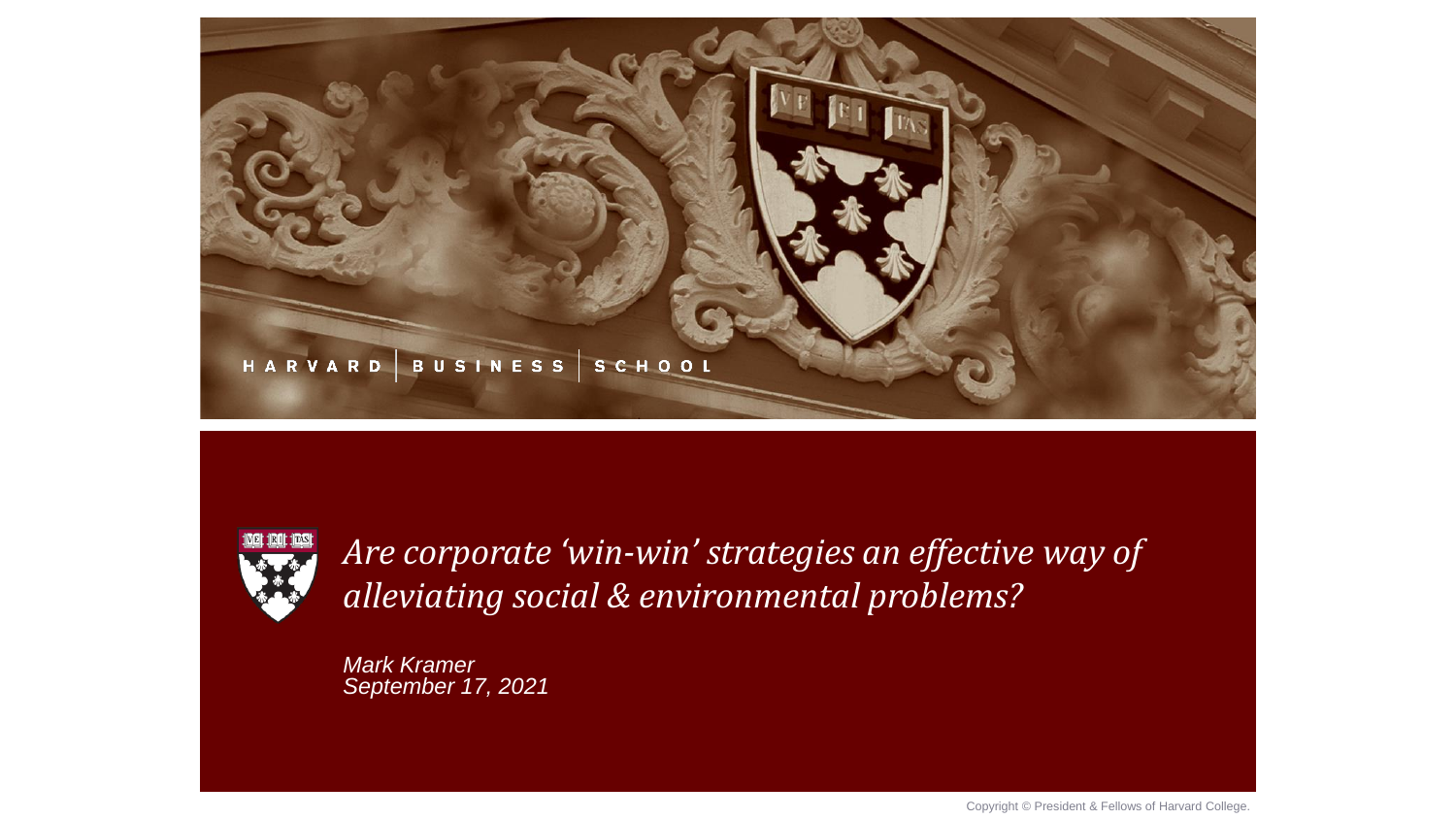## Societal and corporate success are inextricably linked

#### • **The long-term competitiveness of companies depends on social conditions**

- − An educated and skilled workforce
- − Safe working conditions
- − Sustainable use of natural resources
- − A flourishing local economy

#### • **Business has an essential role to play in solving social problems**

- − Only companies can create **prosperity** that funds government and civil society
- − **Companies can create solutions** to many social problems in ways that governments and NGOs cannot
	- − Companies have the **incentive to take risk**
	- − Competitions fuels **innovation, efficiency, and adoption**
	- − For-profit models are **scalable and economically sustainable**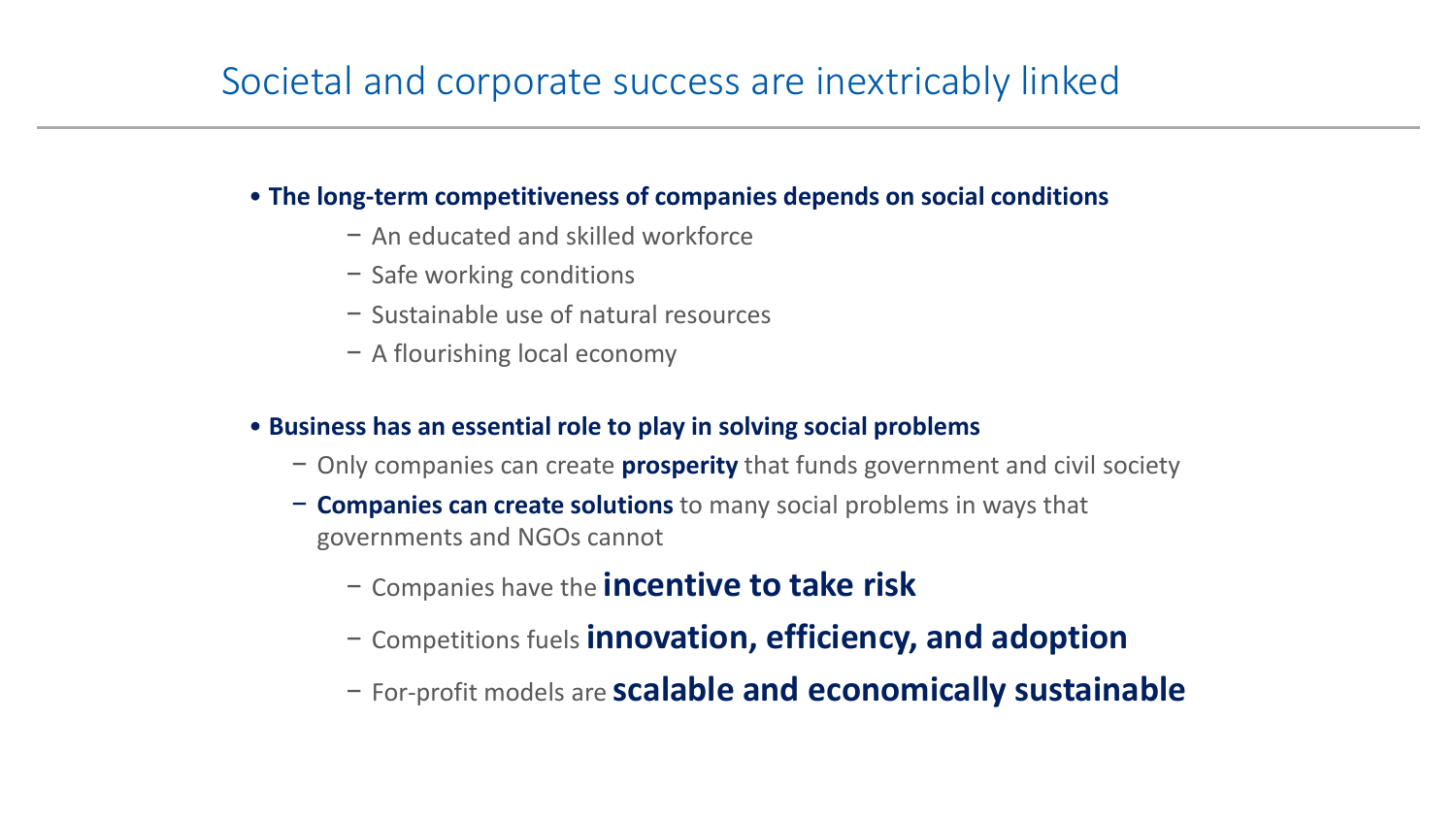## Levels of Shared Value

**Reconceiving Needs, Products, and Customers**

**1**

- Products and services that meet **societal needs**
- Providing products to **unserved** or **underserved**  customers and communities

**Redefining Productivity in the Value Chain**

**2**

• Accessing and utilizing resources, energy, suppliers, logistics, and employees **differently and more productively** **Improving the Local Business Environment**

**3**

• E.g., improving **skills**, local **suppliers**, **supporting institutions** and **cluster sophistication** in the areas where the company operates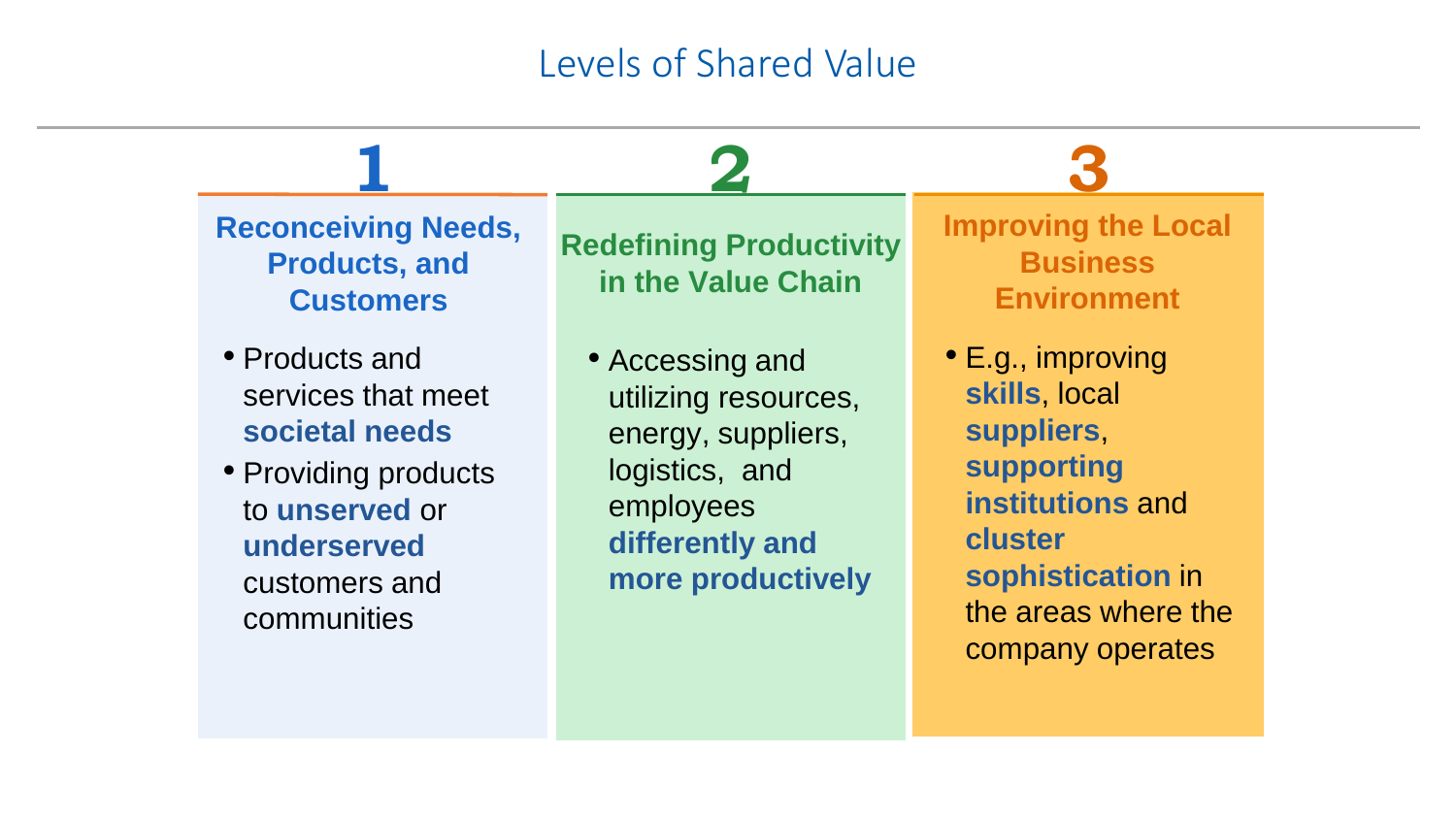## Zero-Emission Vehicles Without Tesla?



\$1 Billion in pre-IPO Capital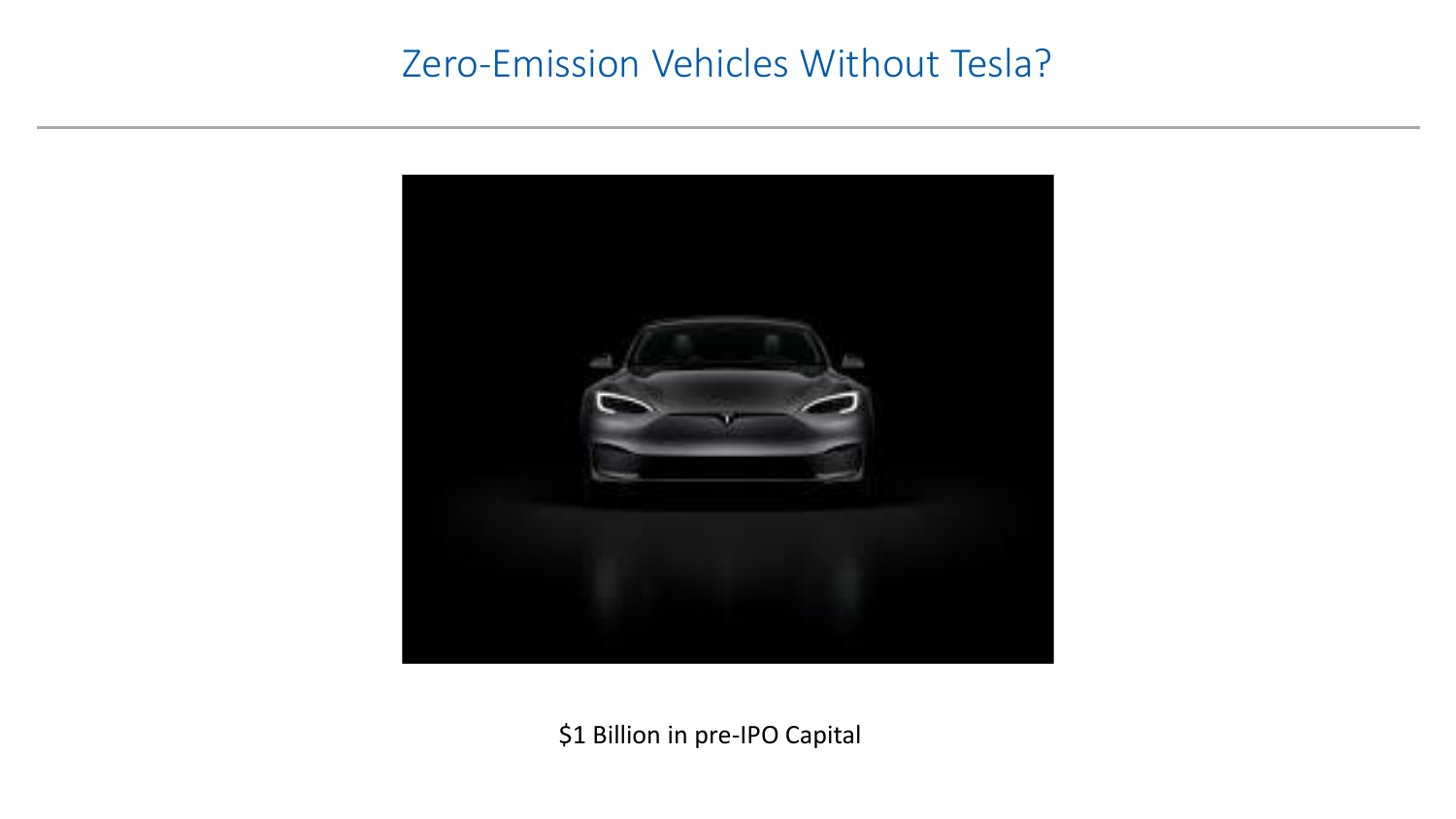## **Good Jobs increases profitability**

#### • **MOD Pizza**

• Assists justice-involved and at-risk youth ages 18 to 24 to reset their lives - developed in concert with the Department of Corrections, community-based organizations, and Department of Labor's Education and Training Administration.

### • **Dave's Killer Bread**

• Second Chance Employment means hiring the best person for the job, regardless of criminal history.

- **Managed by Q**
	- A janitorial services start-up bets on a strategy that puts cleaning-service workers on a professional path
	- Managed by Q, and it was paying \$12.50 -\$14.50 an hour, with full health care benefits and a 401(k) plan
	- Less than 10% turnover in customers, 5% in employees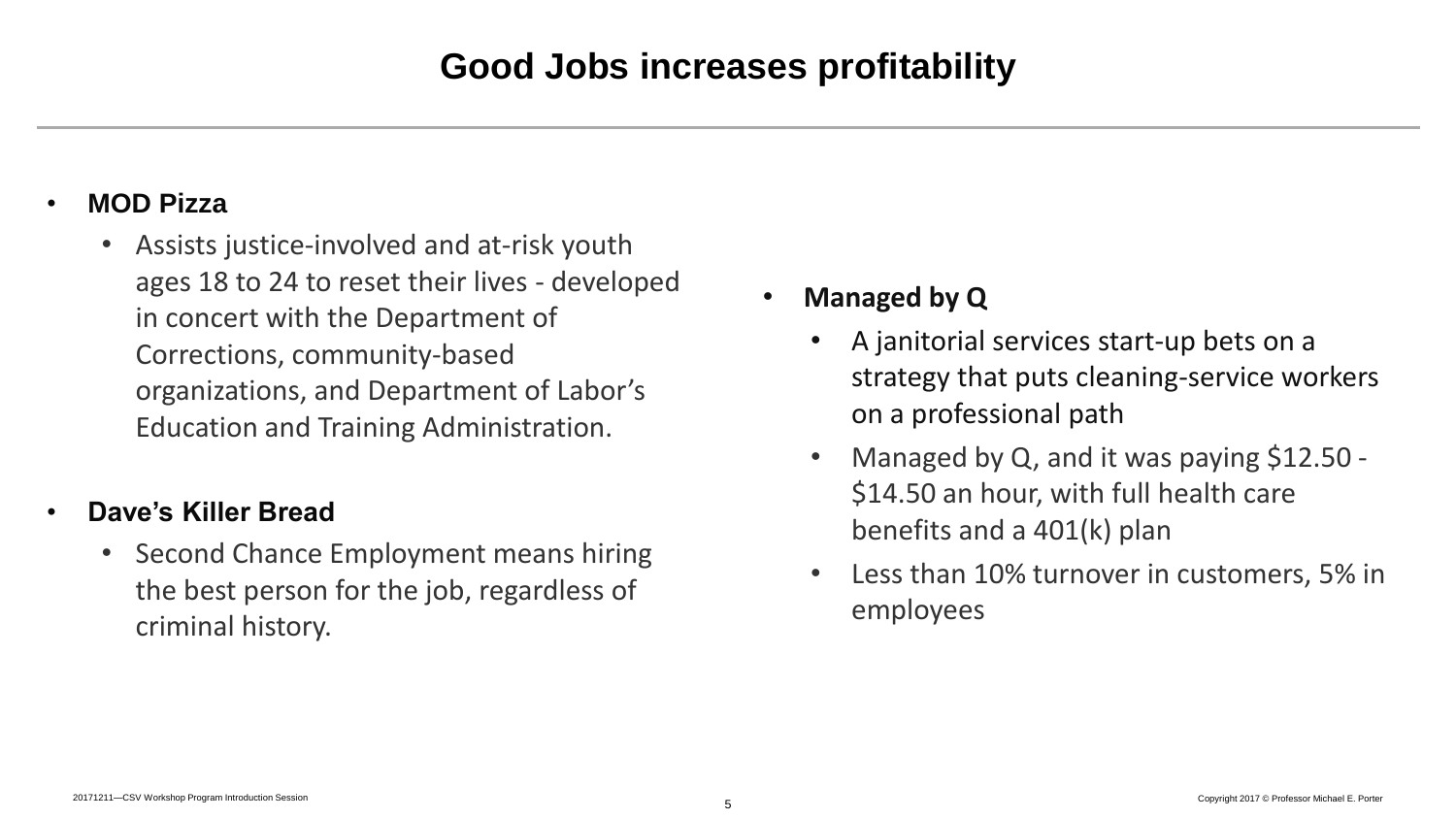# Yara organized a public/private partnership to develop an agricultural cluster lifting 2 million smallhold farmers out of poverty

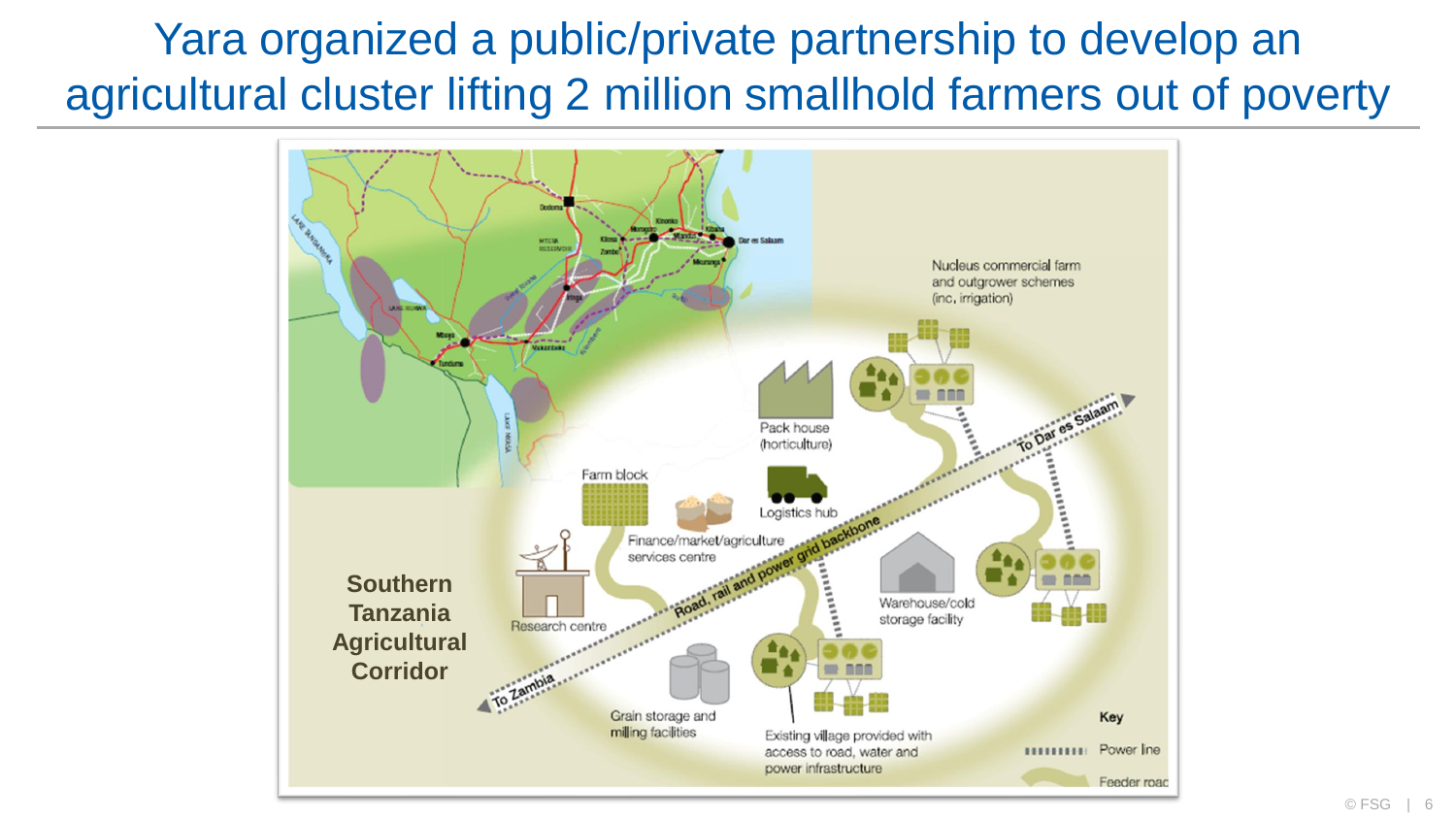# **Companies have begun to take leadership in transforming their entire ecosystem**



### **Transforming the Chinese dairy**

**sector** to serve the nutrition needs of a multi-billion USD market in China



Creating a new **market for fertilizers** across Africa by **connecting farmers to input and output markets**

Mobilizing communities and the healthcare system to **reduce healthcare costs by 20% in the USA** 



**Humana** 

Engaging communities to turn **decommissioned power plants**  into drivers of local economic development

*SI* bhpbilliton

**Creating local knowledge, capabilities and resources** to drive economic development and improve quality of life in mining communities

**UNOVARTIS** 

**Tackling systems barriers to increase access to health** for BOP customers in Kenya

novo nordisk

**Improving access and the quality of diabetes care** for 11.8 million people in Indonesia



**Enabling access to markets, finance, crop insurance and farm inputs** for 100,000 corn farmers in Indonesia